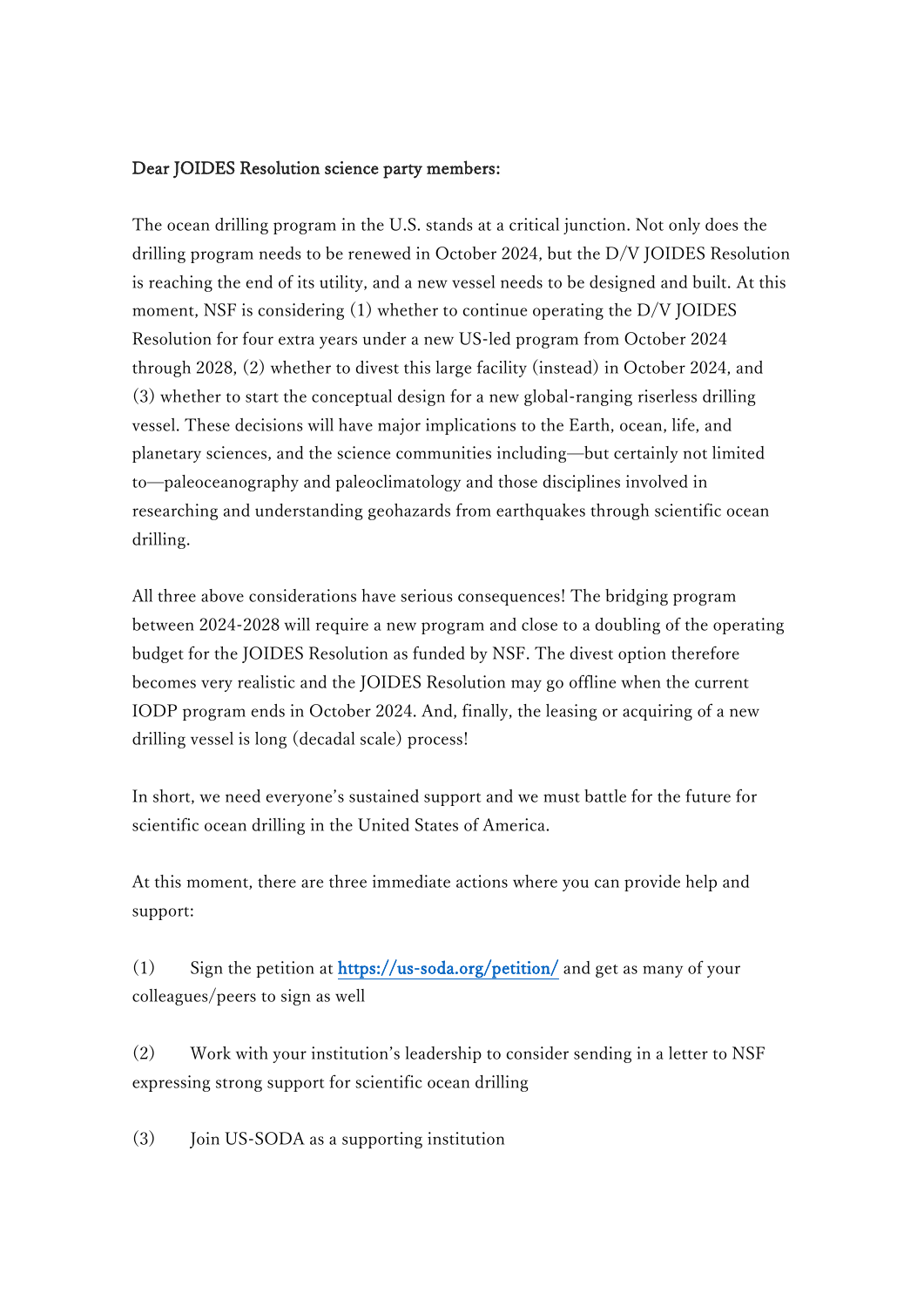## US - SCIENTIFIC OCEAN DRILLING ALLIANCE (US-SODA)

Leaders from thirteen U.S. oceanographic institutions have come together in the US - Scientific Ocean Drilling Alliance (US-SODA) to express their strongest support for continuing to fund scientific ocean drilling and for the lease or acquisition of a newly built global-ranging riserless U.S. drilling vessel. Their joined vision is that long-term investment and maintaining leadership in the ocean sciences and scientific ocean drilling will be vital to enhancing our understanding of planetary health and sustainability while strengthening STEM research and inclusive workforce development in the United States. The US-SODA institutions represent a strong combined knowhow garnered over decades of scientific ocean drilling and they stand ready to assist and to provide advice to NSF in the process leading to a new U.S. drilling vessel and future accompanying drilling program(s). Visit the<https://us-soda.org/> website for more details and a listing of the founding members.

On 16 May 2022 the thirteen founding US-SODA institutions sent a six-page letter to the NSF Director and the leadership in the GEO Directorate and its OCE division. You can read this letter at [https://us-soda.org/open-letter-to-the-nsf-director-16-may-](https://us-soda.org/open-letter-to-the-nsf-director-16-may-2022/)[2022/](https://us-soda.org/open-letter-to-the-nsf-director-16-may-2022/)

US-SODA is an open alliance and institutions can request to join as supporting members (see point 3 below).

PETITION (deadline July 1)

We invite you to sign this petition at [https://us-soda.org/petition/\(](https://us-soda.org/petition/)it takes less than 1 minute) in support of Continued, Future Scientific Ocean Drilling in the United States of America. We need everyone's involvement in this effort. Feel free to forward this message to other Earth, ocean, life, and planetary science communities. We welcome signatures from supporters from all around the world.

We estimate that since 2013 more than two thousand U.S. scientists and students have been part of the IODP program. This number is much higher when including international participants and supporters. Our goal is that by the deadline of July 1 this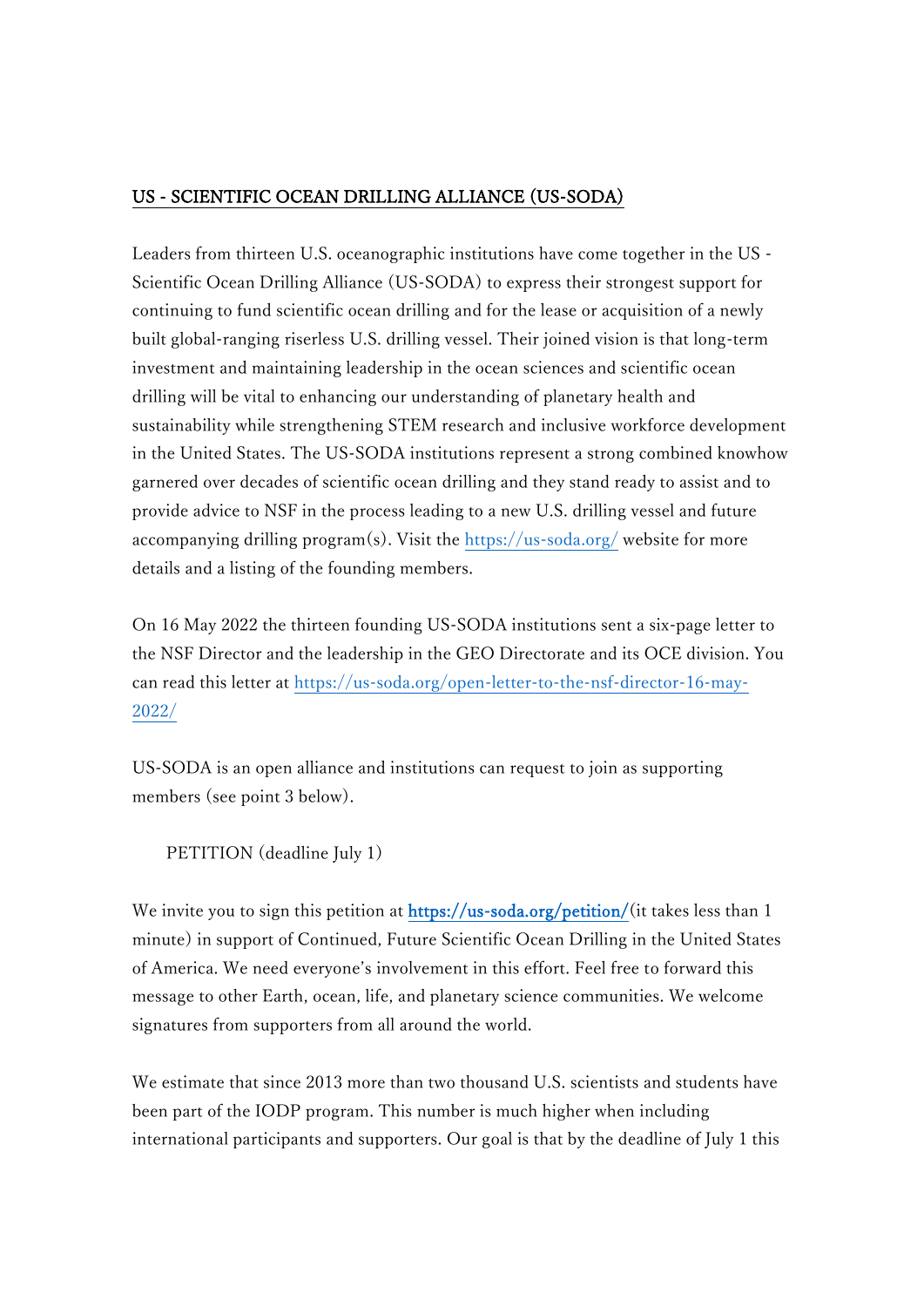petition reflects that large and broad community in support of scientific ocean drilling in the United States of America.

## LETTERS TO NSF (deadline July 1)

While the petition will showcase broad community support in scientific ocean drilling, the NSF expects that any drilling program serves a high number of diverse U.S. institutions across the nation. Therefore, you should consider working with your institution's leadership to send in a letter to NSF Director and the GEO Directorate leadership expressing strong support for scientific ocean drilling from your institution. Letters signed by vice presidents for research, provosts, presidents, chancellors, etc. will garner the most weight. Note that we suggest that you send in your letter as soon as possible and before the deadline of July 1 and that I have attached to this email [a letter](http://j-desc.org/jpn/wp-content/uploads/2022/05/2022-05-26.US-SODA.letter.template.docx)  [template](http://j-desc.org/jpn/wp-content/uploads/2022/05/2022-05-26.US-SODA.letter.template.docx) that you could use in preparation for your institutional letter. You can also look at the<https://us-soda.org/open-letter-to-the-nsf-director-16-may-2022/> letter for messaging examples.

You will see that the letter template contains a CC to US-SODA so that we are aware of your letters and so that we can post it as on open letter on the<https://us-soda.org/> website.

JOINING US-SODA (deadline July 1)

When your institution has sent in a letter of support to the NSF leadership, you can also request to be listed as a supporting member (no further obligations) on the [https://us](https://us-soda.org/)[soda.org/](https://us-soda.org/) website. Please send me an email with that request. At that stage, we only ask you to complete a short survey that helps us collect information on the diversity in U.S. institutions supporting scientific ocean drilling (e.g. is your institution a 2-year or 4 year college, HBCU, HSI, first-gen, R1, R2, land grant, sea grant, etc.). Our goal is that by the deadline of July 1 we can synthesize that institutional data and have a large number of institutions in US-SODA.

## IN CONCLUSION

Please circulate this email, sign the petition, ask other people to sign the petition, and